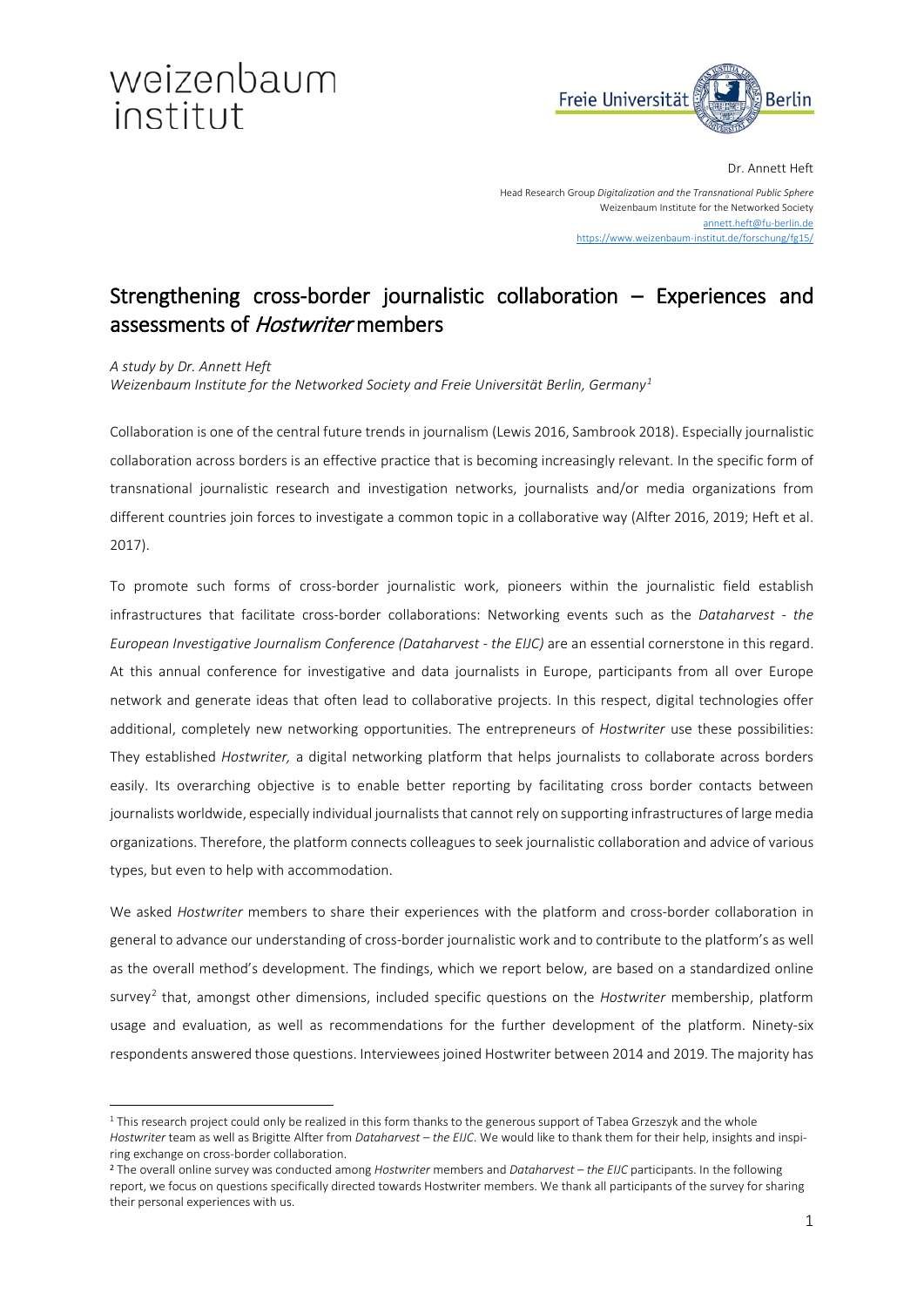between one and two years of experience with the platform. Although their responses are not representative of all *Hostwriter* members, they provide valuable insights into members' experiences and assessments. Roughly onethird of respondents use the platform on a weekly basis, i.e., every day, nearly every day or more than once a week (28%). Another quarter accesses *Hostwriter* several times per month (21%), and 17 percent come to the platform at least once a month. Another third visits the platform less often  $(34%)^3$  $(34%)^3$  $(34%)^3$ 

When we ask about the **motives for using the platform**,<sup>[4](#page-1-2)</sup> it becomes clear that *Hostwriter* fulfills its primary goal as a networking platform. Seventy percent of those surveyed use *Hostwriter* to n*etwork with colleagues and experts in general,* and 63 percent use the platform to find *colleagues for specific cross-border research.* Beyond that, almost half of the respondents use the platform *for inspiration, best practice, and hands-on journalism* (45% approval). The practical aspect of *looking for a couch* is less relevant (18% approval), but might be a first step of establishing a connection with a foreign colleague. Other answers show that its members perceive *Hostwriter* as a platform that could help find good collaborative models, updates and information or work opportunities.

<span id="page-1-0"></span>

### Figure 1: Specific purposes to approach the platform (n=96)

More than one-third of those who use the platform find the contacts they made via *Hostwriter* very (27%) or even extremely helpful (10%) for their journalistic work.<sup>[5](#page-1-3)</sup> Another third indicated that these were somewhat helpful (35%). The remaining respondents see room for improvement as they rated the helpfulness of the contacts they made to be of little (21%) or no use (7%) for their journalistic practice. It appears that overall satisfaction with *Hostwriter*[6](#page-1-4) is high. A majority of 46 percent were very satisfied (37%) or even extremely satisfied (9%) with the platform. A share of 37 percent responded being somewhat satisfied. There is again room for further advancement as 17 percent stated to be little (13%) or not satisfied with *Hostwriter* (4%).

**.** 

<span id="page-1-1"></span><sup>&</sup>lt;sup>3</sup> Question: How often do you access the platform?

<span id="page-1-2"></span><sup>4</sup> Question: For what specific purposes did you approach the *Hostwriter* platform?

<span id="page-1-3"></span><sup>5</sup> Question: How helpful are *Hostwriter* contacts for your journalistic work?

<span id="page-1-4"></span><sup>6</sup> Question: Overall, how satisfied are you with *Hostwriter*?